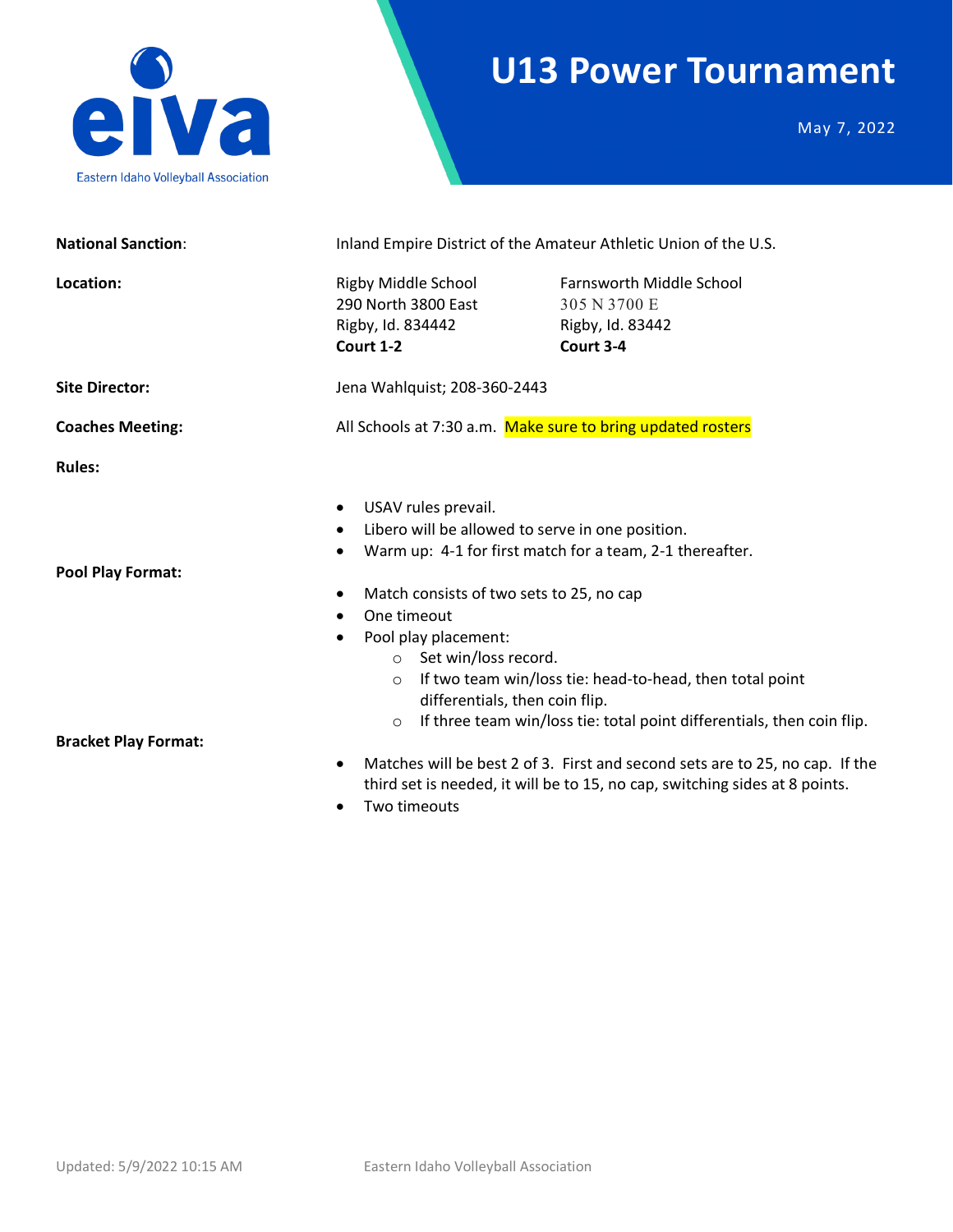# **Pools, Saturday 8 AM**

| Pool A (Court 1)<br>Rigby MS Gym      | Pool B (Court 2)<br>Rigby MS Gym | Pool C (Court 3)<br>Farnsworth MS Gym |
|---------------------------------------|----------------------------------|---------------------------------------|
| <b>ID Peak 13 Bailee</b>              | <b>Bonneville 13 Drew</b>        | <b>Shelley Winder 14</b>              |
| <b>IMUA Tina</b>                      | <b>IMUA Marci</b>                | <b>SRVBC Warner/Lee</b>               |
| <b>Tigers Jr 13 Black</b>             | <b>Sugar 13 White</b>            | <b>ID Peak 13 Sadie</b>               |
| <b>AFVBC 13 Sam</b>                   | <b>Firth Fighters</b>            | <b>Sugar 13 Blue</b>                  |
| Pool D (Court 4)<br>Farnsworth MS Gym |                                  |                                       |
| <b>Slam</b>                           |                                  |                                       |
| <b>IMUA Cindy</b>                     |                                  |                                       |
| <b>Madison 13 Carl</b>                |                                  |                                       |
| <b>Grizz 13 Murphy</b>                |                                  |                                       |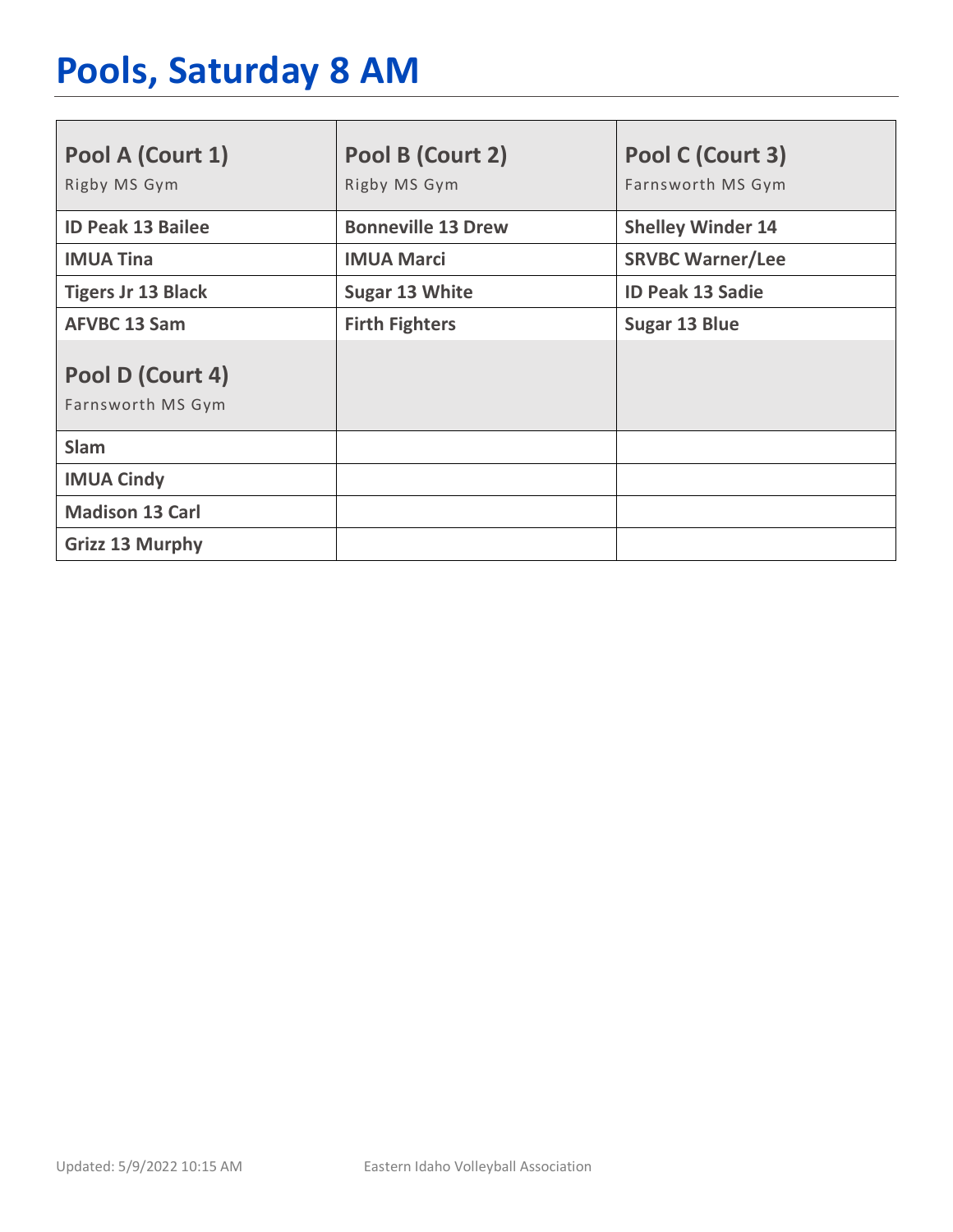## **Pool Play, 4 Teams**

*Matches consist of two sets to 25, no cap.*

*Pool place is determined by win/loss record. In the event a two-team tiebreaker is needed, use head-to-head result, then total point differentials, then a coin flip. In the event a three-team tiebreaker is needed, use total point differentials, then a coin flip.*

*Point differential is the point difference in a set score between two teams. For example, if team 1 wins a set over team 3 by a score of 25-20, record +5 for team 1 and -5 for team 3. At the end of pool play, sum the point differentials for each team to get a total point differential amount.* 

|        | <b>Team Name</b> | <b>Wins</b> | <b>Losses</b> | <b>Point Differentials</b> | <b>Total</b> | <b>Place</b> |
|--------|------------------|-------------|---------------|----------------------------|--------------|--------------|
| Team 1 |                  |             |               |                            |              |              |
| Team 2 |                  |             |               |                            |              |              |
| Team 3 |                  |             |               |                            |              |              |
| Team 4 |                  |             |               |                            |              |              |

|                                        | Match $2 \times 4(1)$ Scores:              |
|----------------------------------------|--------------------------------------------|
|                                        |                                            |
|                                        | Match $4 \quad 2 \text{ vs } 3(1)$ Scores: |
| Match 5 $3$ vs 4 (2) Scores:           |                                            |
| Match $6 \t1 \text{ vs } 2(4)$ Scores: |                                            |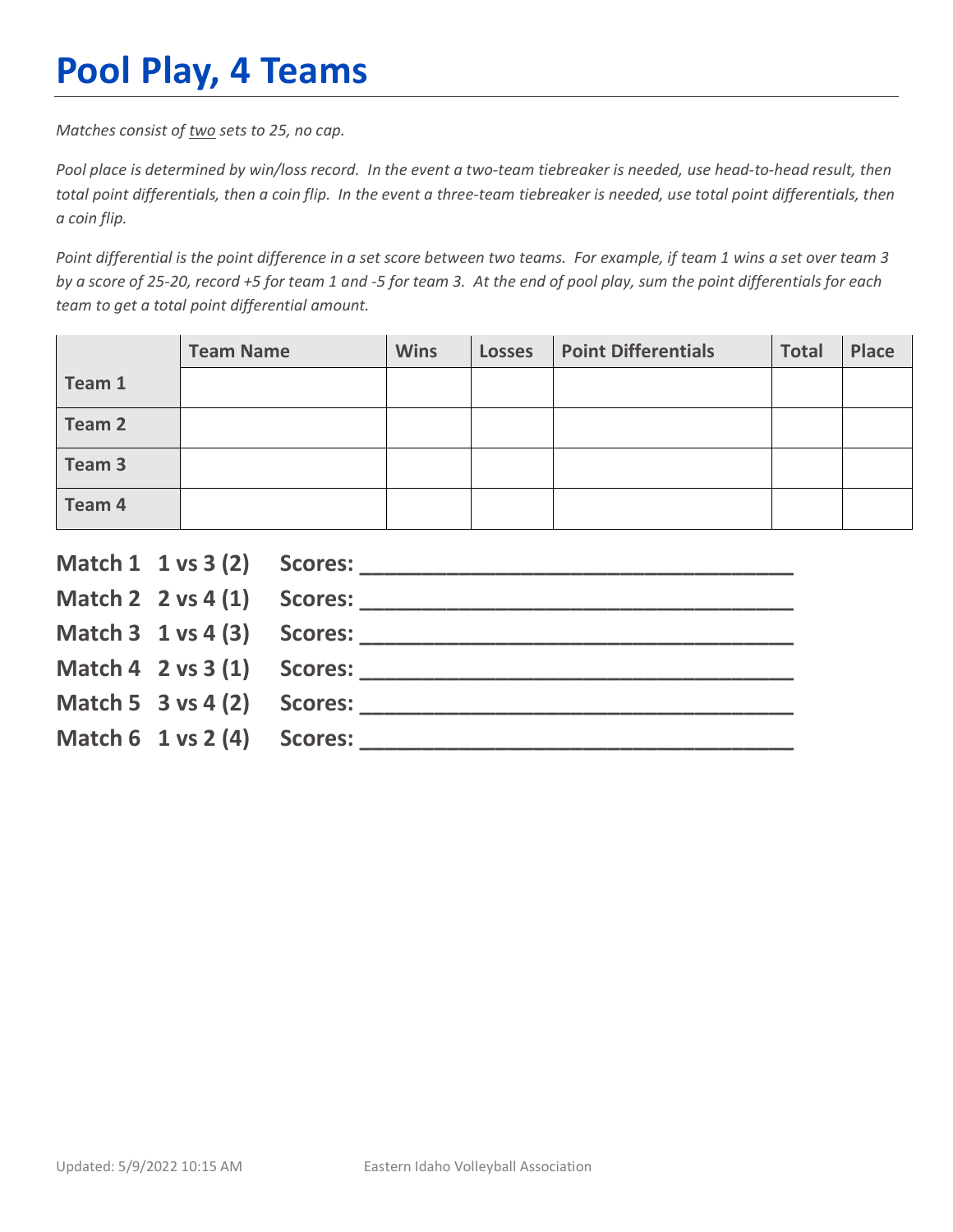## **Pool Play, 3 Teams**

*Matches consist of three sets to 25, no cap.*

*Pool place is determined by win/loss record. In the event a two-team tiebreaker is needed, use head-to-head result, then total point differentials, then a coin flip. In the event a three-team tiebreaker is needed, use total point differentials, then a coin flip.*

*Point differential is the point difference in a set score between two teams. For example, if team 1 wins a set over team 3 by a score of 25-20, record +5 for team 1 and -5 for team 3. At the end of pool play, sum the point differentials for each team to get a total point differential amount.* 

|        | <b>Team Name</b> | <b>Wins</b> | <b>Losses</b> | <b>Point Differentials</b> | <b>Total</b> | Place |
|--------|------------------|-------------|---------------|----------------------------|--------------|-------|
| Team 1 |                  |             |               |                            |              |       |
| Team 2 |                  |             |               |                            |              |       |
| Team 3 |                  |             |               |                            |              |       |

| Match 1 1 vs 3 (2) Scores:             |  |
|----------------------------------------|--|
| Match 2 $2 \text{ vs } 3(1)$ Scores:   |  |
| Match $3 \t1 \text{ vs } 2(3)$ Scores: |  |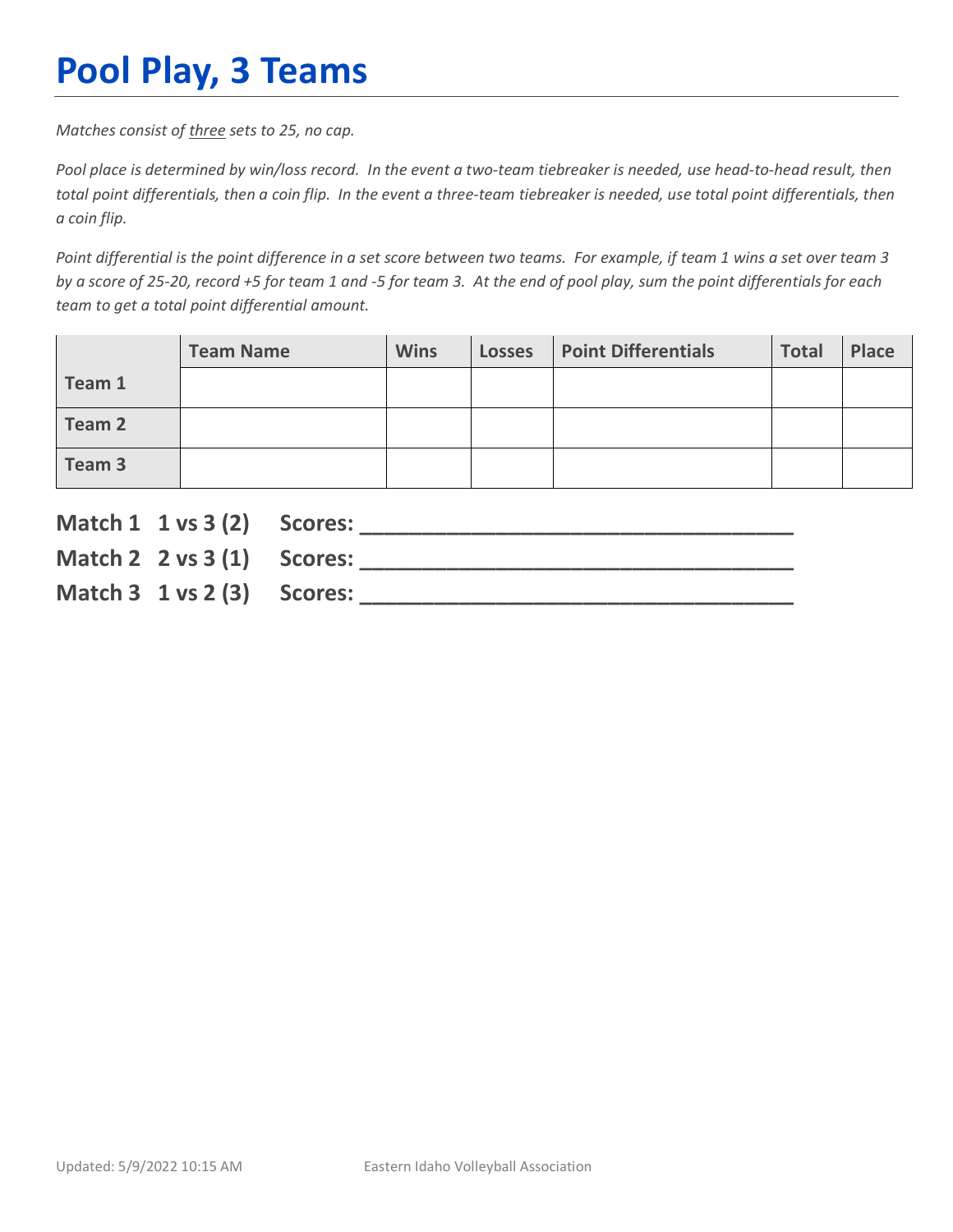# **Bracket Seeding**

*Teams are seeded by their pool place and number of pool play wins. When a tiebreaker is needed, use total point differentials, then a coin flip*

#### **1st Place Teams**

| Pool         | <b>Team Name</b> | <b>Wins</b> | <b>Total Point Diff</b> | Seeding (1-4) |
|--------------|------------------|-------------|-------------------------|---------------|
| $\mathsf{A}$ |                  |             |                         |               |
| В            |                  |             |                         |               |
|              |                  |             |                         |               |
|              |                  |             |                         |               |

#### **2nd Place Teams**

| Pool           | <b>Team Name</b> | <b>Wins</b> | <b>Total Point Diff</b> | Seeding (5-8) |
|----------------|------------------|-------------|-------------------------|---------------|
| $\overline{A}$ |                  |             |                         |               |
| В              |                  |             |                         |               |
|                |                  |             |                         |               |
|                |                  |             |                         |               |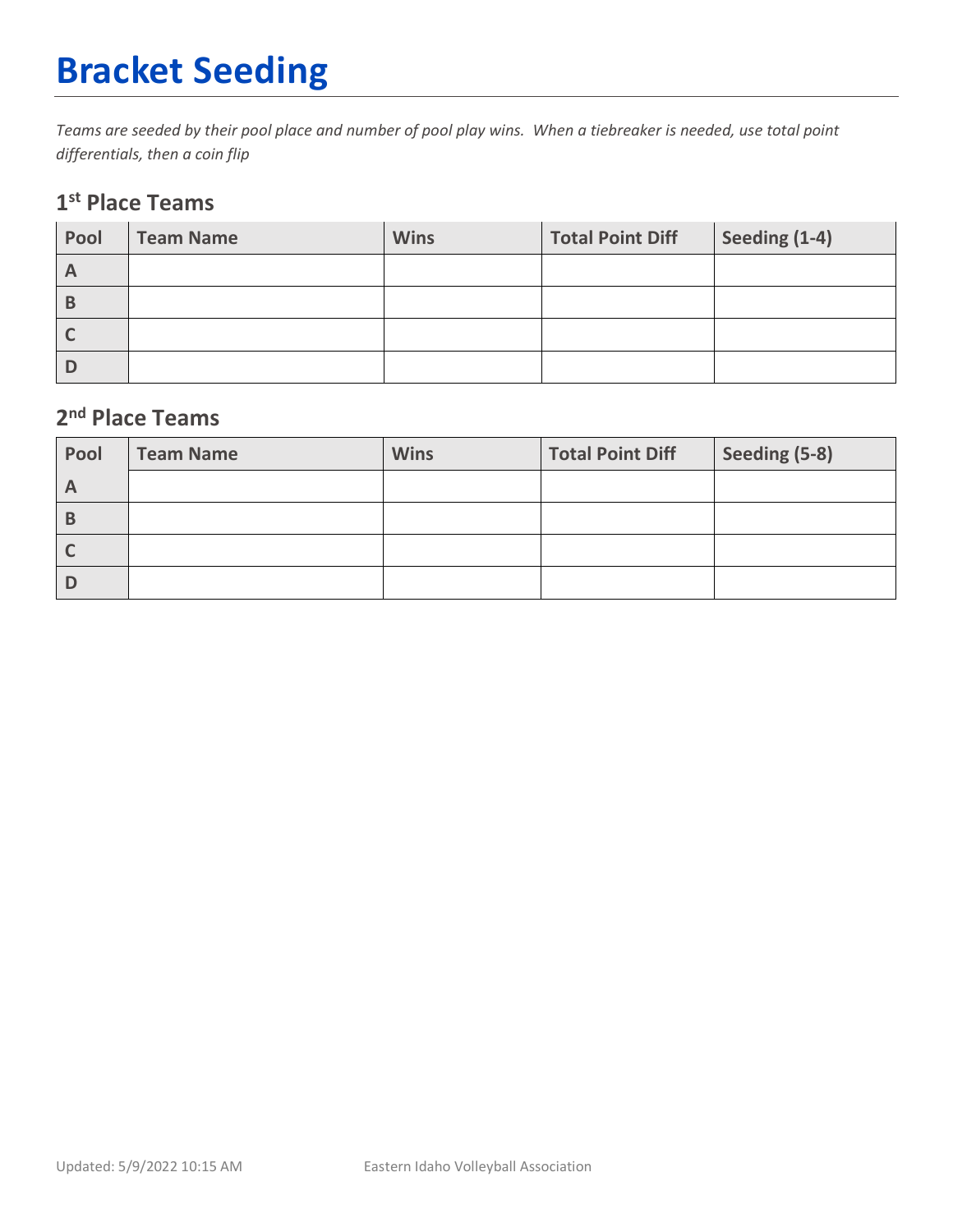## **Bracket Seeding**

### **3rd Place Teams**

| Pool         | <b>Team Name</b> | <b>Wins</b> | <b>Total Point Diff</b> | Seeding (9-12) |
|--------------|------------------|-------------|-------------------------|----------------|
| $\mathsf{A}$ |                  |             |                         |                |
| В            |                  |             |                         |                |
|              |                  |             |                         |                |
|              |                  |             |                         |                |

#### **4th Place Teams**

| Pool         | <b>Team Name</b> | <b>Wins</b> | <b>Total Point Diff</b> | <b>Seeding (13-16)</b> |
|--------------|------------------|-------------|-------------------------|------------------------|
| $\mathsf{A}$ |                  |             |                         |                        |
| B            |                  |             |                         |                        |
|              |                  |             |                         |                        |
|              |                  |             |                         |                        |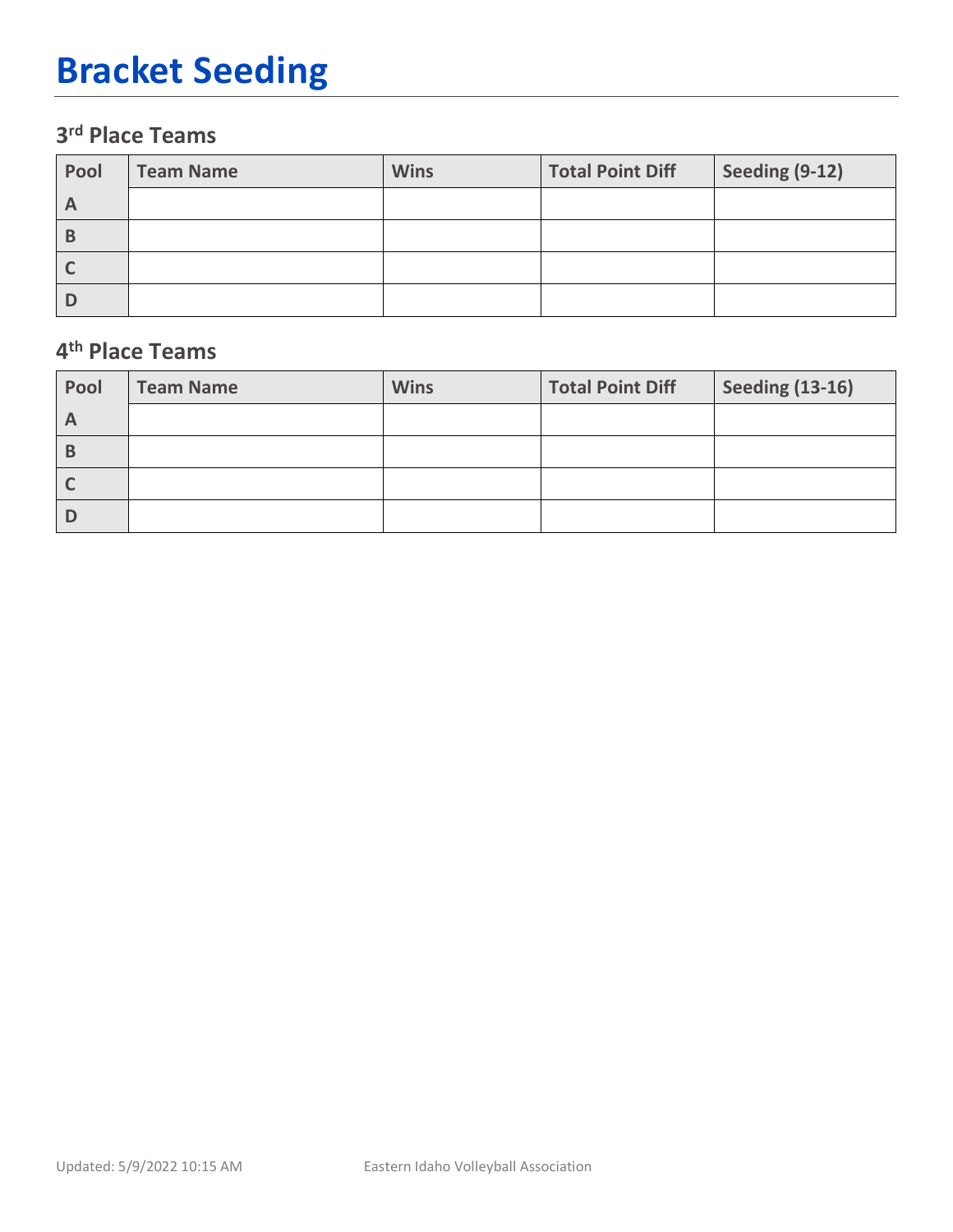#### **Gold Bracket Championship**

#### **Rigby MS**

| $(1)$ SLAM            |                       |                      |                  |
|-----------------------|-----------------------|----------------------|------------------|
| Match 1, Ct. 1        |                       |                      |                  |
| Ref: 5                | <b>SLAM</b>           |                      |                  |
| $25 - 17, 25 - 14$    |                       |                      |                  |
| (8) IMUA MARCI        |                       |                      |                  |
|                       | Match 5, Ct. 1        |                      |                  |
|                       | Ref: Loser Match 3    | Shelley Winder       |                  |
| (4) Shelley Winder    | 14-25, 25-21. 12-15   |                      |                  |
| Match 3, Ct. 1        |                       |                      |                  |
| Ref: Loser Match 1    | Shelley Winder        |                      |                  |
| 25-18, 17-25, 15-10   |                       |                      |                  |
| (5) ID Peak 13 Bailee |                       |                      |                  |
|                       |                       | Match 7, Ct. 1       |                  |
|                       |                       | Ref: Loser Match 5/6 | <b>IMUA Tina</b> |
| (3) IMUA Tina         |                       | 25-22, 23-25, 8-15   |                  |
| Match 4, Ct. 2        |                       |                      |                  |
| Ref: Loser Match 2    | <b>IMUA Tina</b>      |                      |                  |
| 25-23, 17-25, 15-10   |                       |                      |                  |
| (6) SRVBC Warner/Lee  |                       |                      |                  |
|                       | Match 6, Ct. 2        |                      |                  |
|                       | Ref: Loser Match 4    | <b>IMUA Tina</b>     |                  |
| (2) Firth Fighters    | 25-19, 25-15          |                      |                  |
| Match 2, Ct. 2        |                       |                      |                  |
| Ref: 6                | <b>Firth Fighters</b> |                      |                  |
| 25-12, 25-15          |                       |                      |                  |
| (7) Grizz 13 Murphy   |                       |                      |                  |